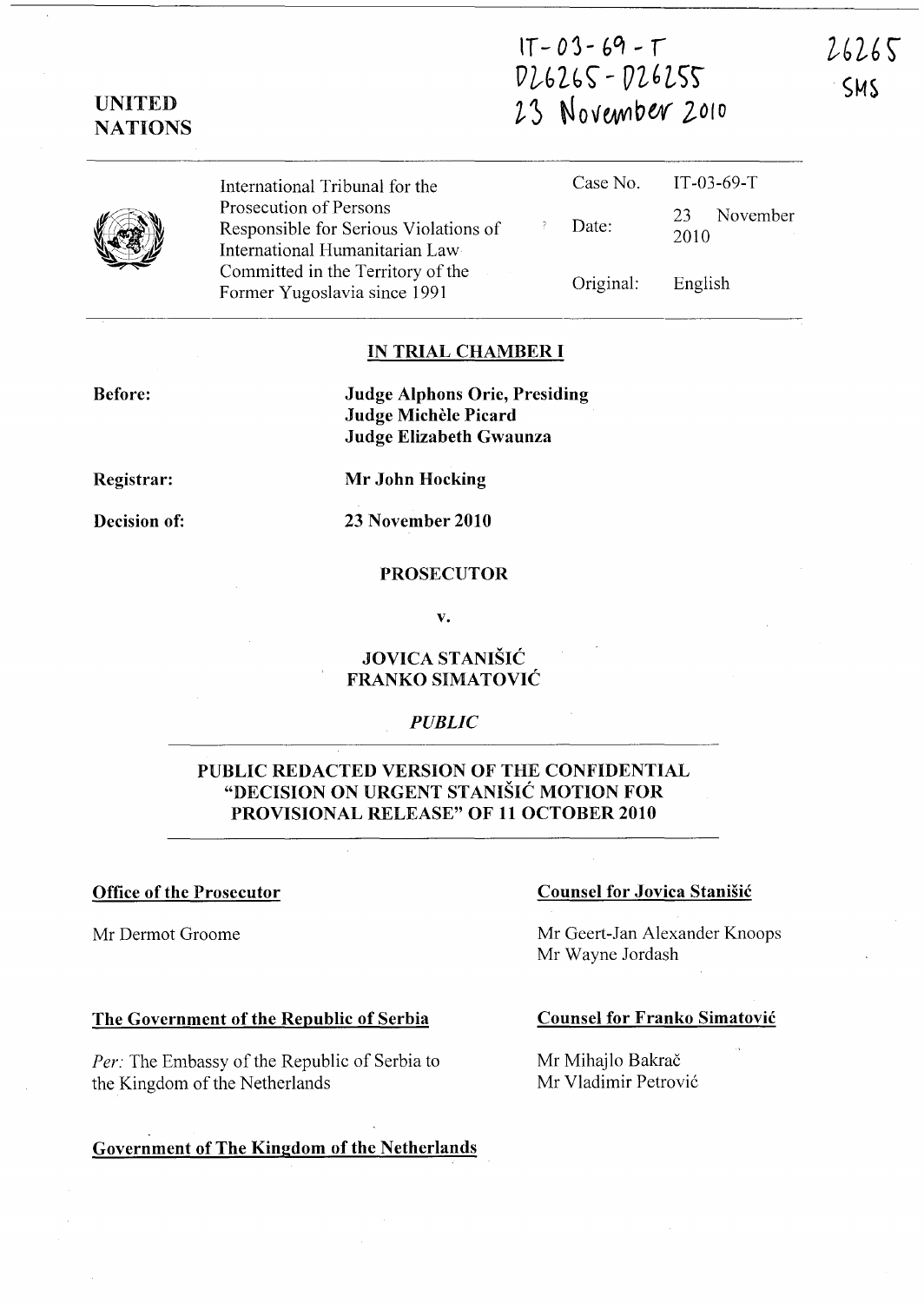### **I. PROCEDURAL HISTORY**

1. On 20 September 2010, the Stanišić Defence filed a motion seeking provisional release of Jovica Stanišić ("Accused") to Belgrade for a period of seven days, with permission to travel to [REDACTED] to visit his seriously ill father ("Motion").<sup>1</sup> On the same day the Prosecution responded, taking no position as to whether the Motion should be granted ("Response").<sup>2</sup> The Prosecution requested, however, that the modalities for treating, monitoring, and reporting on the Accused's health be clearly established prior to any provisional release.<sup>3</sup> On 27 September 2010, the Tribunal's Host State filed a letter pursuant to Rule 65 (B) of the Tribunal's Rules of Procedure and Evidence ("Rules") stating that it did not oppose the Motion. <sup>4</sup>

2. On 29 September 2010, by means of informal communications, the Chamber provided the parties with a tentative protocol for monitoring, treating, and reporting on the Accused's medical condition outside of the United Nations Detention Unit ("UNDU") in case provisional release would be granted, and requested that they make submissions by 1 October 2010. On the same day, in court, the Chamber invited the Stanisic Defence to include the tentative protocol in its discussions with the Republic of Serbia ("Serbia") with regard to Serbia's expected guarantees, and to consider filing a written waiver by the Accused of his doctor-patient privilege in relation to any medical consultations or treatment occurring during a potential period of provisional release.<sup>5</sup> On 30 September 2010, the Stanisic Defence made informal submissions regarding the tentative protocol and the Chamber requested that these submissions be filed. On 1 October 2010 the Stanišić Defence filed its submissions, requesting two alterations to the tentative protocol, and provided a written waiver by the Accused of doctor-patient privilege in relation to any treatment received during a potential period of provisional release.<sup>6</sup> On 11 October 2010, the Stanisic Defence submitted confirmation from Serbia that its guarantees of 9 October 2009 remain authoritative ("Serbian Guarantees"). <sup>7</sup>

 $\mathbf{1}$ Urgent Stanisic Motion for Provisional Release, 20 September 20 I 0 (Confidential). The Chamber notes that the Stanisic Defence request contained in paragraph 2 of the Motion has become moot.

 $\overline{2}$ Prosecution Response to Stanisic Urgent Motion for Provisional Release, 20 September 20 10 (Confidential).

<sup>3</sup> Response, paras 6-7.

 $\overline{4}$ Letter of the Ministry of Foreign Affairs of the Kingdom of the Netherlands on Provisional Release for Mr Jovica Stanisic, 27 September 2010.

 $\overline{5}$ T.7498-7500.

<sup>6</sup> Stanisic Medical Submissions relating to 20th September 2010 Urgent Provisional Release Application, 1 October 2010 (Confidential), Annex A.

 $\overline{7}$ Stanisic Defence Submission of Confirmation of Guarantees Previously Issued by the Republic of Serbia (Confidential), 11 October 2010, Annex A; Urgent Stanisic Defence Motion for Provisional Release, 14 October 2009, Annex B.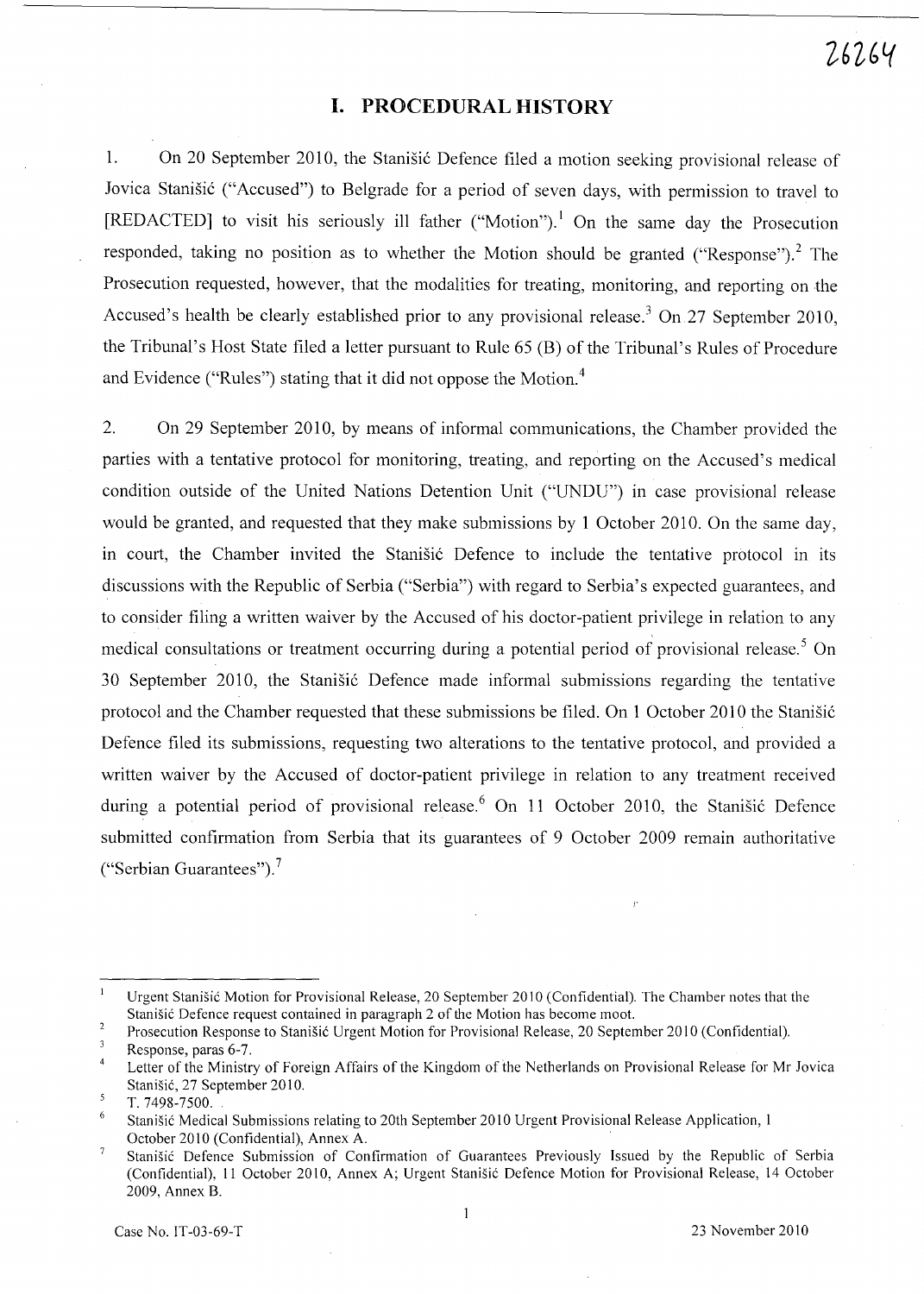#### **II. SUBMISSIONS OF THE PARTIES**

3. The Stanišić Defence submits, based on recent reports, that the Accused's medical condition has stabilised and that there are no identifiable factors pointing to a risk of sudden deterioration in his health.<sup>8</sup> The Stanišić Defence affirms that the Accused is willing to abide by any conditions imposed by the Chamber fo r monitoring, treating, and reporting on his health outside of the UNDU.<sup>9</sup> The Stanišić Defence further submits, on the basis of a recent psychiatric report, that provisional release could bring about a significant improvement in the Accused's psychiatric, psychological, and possibly physical functioning, and argues that this possibility itself constitutes a compelling humanitarian ground in favour of provisional release.<sup>10</sup>

4. The Stanisic Defence argues that the opportunity for the Accused to visit his father [REDACTED] constitutes a further compelling humanitarian ground in favour of provisional release.<sup>11</sup> It recognises the absence of  $[REDACTER]$ .<sup>12</sup> Nonetheless, the Stanisić Defence submits [REDACTED].<sup>13</sup> In addition, the Stanisic Defence submits that [REDACTED].<sup>14</sup>

5. The Prosecution accepts the Stanisic Defence's factual representations with regard to [REDACTED], and defers to the Chamber's discretion as to whether the Accused should be provisionally released on humanitarian grounds.<sup>15</sup> The Prosecution requests that if the Chamber grants the Motion, the Accused be required to follow any instructions provided by the medical staff of the UNDU and to return immediately to the UNDU in The Hague should his health deteriorate during his provisional release.<sup>16</sup>

#### **Ill. APPLICABLE LAW**

6. The Chamber recalls the applicable law govermng provisional release and provisional release procedures as set out in its previous decisions. <sup>17</sup>

 $13$  Motion, paras 11,13, Annex E.

 $^{16}$  Response, paras 6-7.

 $\bf 8$ Motion, paras 1, 6-8.  $\,9$ 

Motion, paras 15-16, 19.

 $\frac{10}{11}$  Motion, paras 17-18.

 $11$  Motion, paras 1, 12-13.

 $\frac{12}{13}$  Motion, paras 11, 13.

 $^{14}$  Motion, para. 12.

 $^{15}$  Response, para. 4.

See Decision on Urgent Stanišić Defence Motion for Provisional Release, 31 March 2010 (Confidential) ("31 March 2010 Decision"), paras 19-21; Decision on Simatovic Defence Motion Requesting Provisional Release during the Winter Court Recess, 15 December 2009, paras 11-12; Decision on Simatovic Defence Motion Requesting Provisional Release, 15 October 2009, paras 10-12.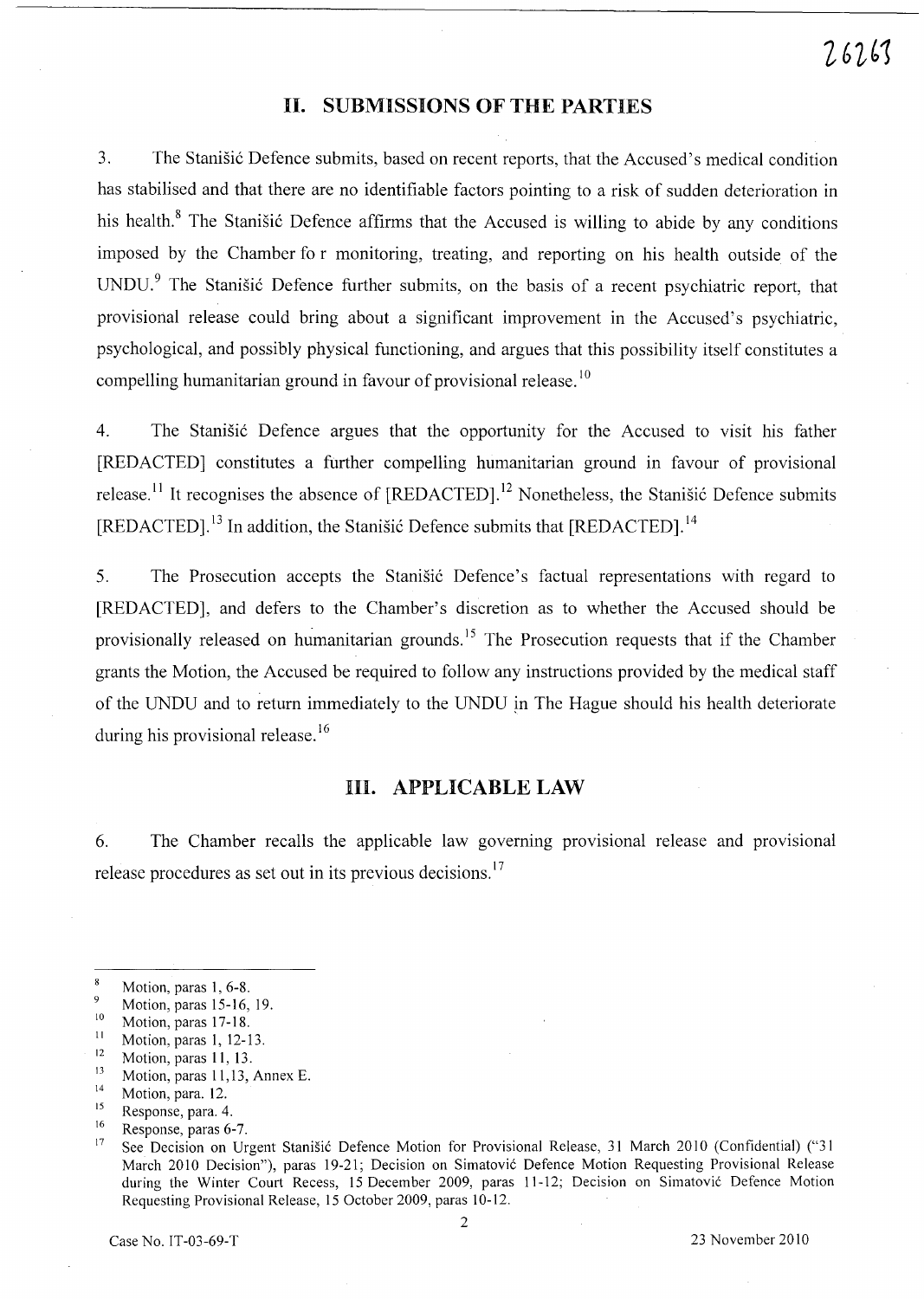### **IV. DISCUSSION**

7. As to whether the Accused, if released, will return for trial, the Chamber recalls the discussion in its previous decisions.<sup>18</sup> Further, the Chamber considers and gives appropriate weight to the Serbian Guarantees. As the Chamber has not received information indicating a change of circumstances in this respect, it remains satisfied that the Accused, if provisionally released, would appear for trial.

8. As to whether the Accused, if released, will pose a danger to any victim, witness, or other person, the Chamber recalls the analysis in its decision of 31 March 2010. 19 As the Chamber has not received information indicating a change of circumstances in this regard, it remains satisfied that the Accused, if provisionally released, would not pose a danger to any victim, witness, or other person.

9. In assessing whether provisional release is appropriate in this case, the Chamber recalls that in its decision of 16 August 2010,  $[REDACTER]$ <sup>20</sup>  $[REDACTER]$ <sup>21</sup> However, in the absence of [REDACTED], it remains difficult for the Chamber to accurately assess the urgency of the humanitarian grounds advanced by the Stanisic Defence.<sup>22</sup> This difficulty notwithstanding, the Chamber remains persuaded that [REDACTED], and gives this due weight in its consideration of the Motion.

10. The Chamber remains mindful of its obligation to avoid unnecessary interruptions to the trial proceedings.<sup>23</sup> The Chamber recalls that the occurrence of a sudden deterioration of the Accused's health may affect his ability to return to The Hague.<sup>24</sup> Consequently, any such deterioration during a period of provisional release could result in serious disruption to the trial proceedings.<sup>25</sup> The Chamber has previously held that the existence of such a risk strongly militates against granting provisional release.<sup>26</sup>

3

<sup>18</sup>  Decision on Urgent Stanisic Defence Motion for Provisional Release on Humanitarian and Compassionate Grounds (Confidential), 16 August 2010 ("16 August 2010 Decision"), para. 5; Decision on Urgent Stanisic Defence Motion for Provisional Release, 22 July 2010 ("22 July 2010 Decision"), para. 6; 31 March 2010 Decision, paras 23-24.

<sup>19</sup>  31 March 2010 Decision, para. 26; see also 16 August 2010 Decision, para. 6 and 22 July 2010 Decision,-para. 7.

<sup>20</sup>  See 16 August 2010 Decision, paras 9-10 and reports cited therein.

<sup>21</sup>  Motion, Annex E.

<sup>22</sup>  See also 16 August 2010 Decision, para. 10.

<sup>23</sup>  16 August Decision, para. 7; 22 July 2010 Decision, para. 8; 31 March 20 10 Decision, para. 28.

<sup>24</sup>  16 August 2010 Decision, para. 8; 22 July 2010 Decision, para. 9; 31 March 2010 Decision, paras 31, 33.

<sup>25</sup>  16 August 2010 Decision, para. 8; 22 July 2010 Decision, para. 9; 31 March 2010 Decision, para. 33; Decision on Urgent Stanisic Defence Motion for Provisional Release During the Upcoming Court Recess, 22 July 2009, para. 23.

<sup>26</sup>  16 August 2010 Decision, para. 8; 22 July 2010 Decision, para. 9; 31 March 2010 Decision, paras 31, 33.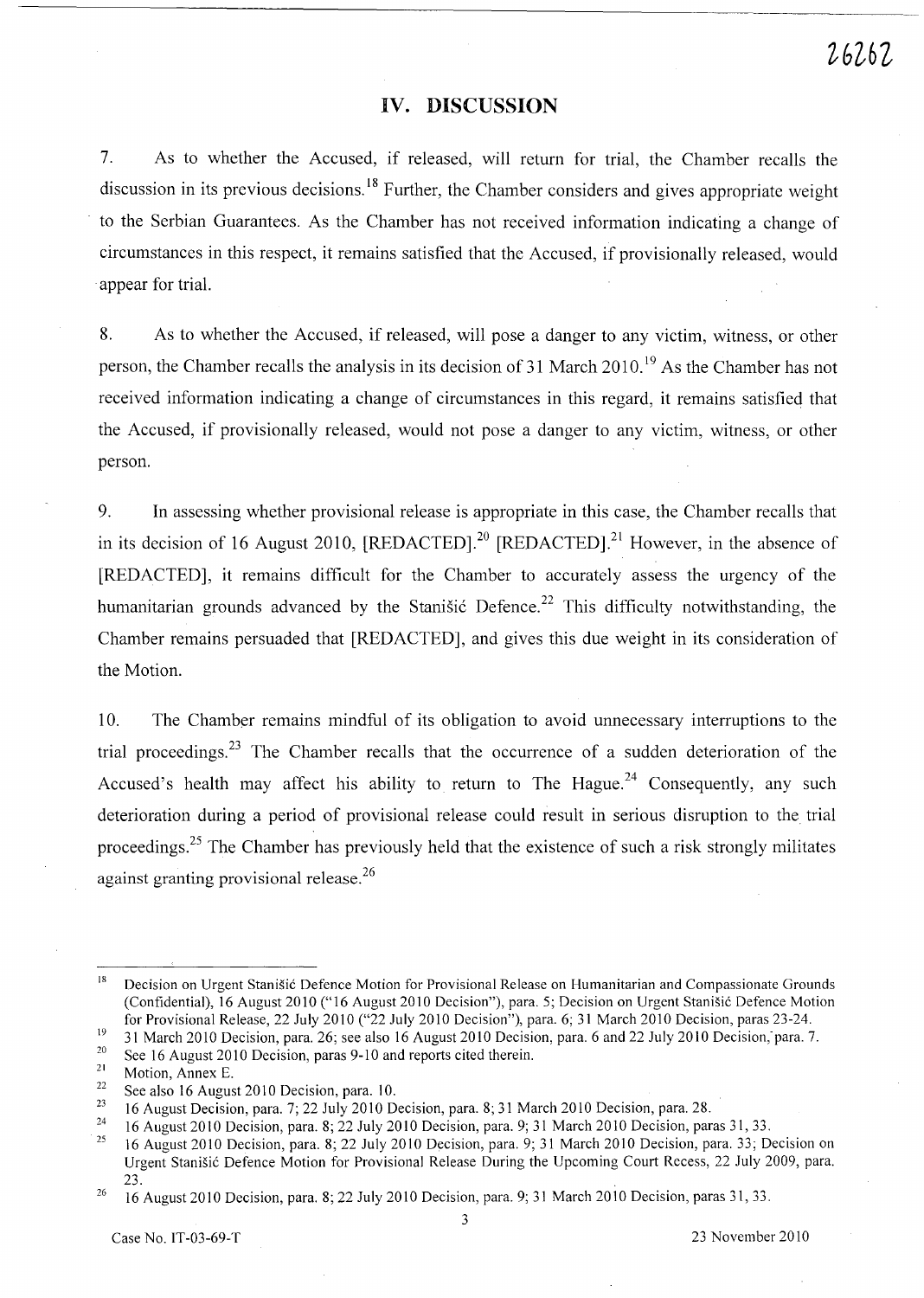# $26261$

11. In its decision of 16 August 2010, the Chamber noted that the Accused was suffering from worsening colitis symptoms and ongoing difficulties with kidney stones and that certain tests and consultations on the Accused's health were outstanding.<sup>27</sup> The Chamber concluded that the medical condition of the Accused bore an unpredictable risk of deterioration.<sup>28</sup> Under those circumstances, the Chamber denied the requested provisional release.<sup>29</sup> The Chamber noted that it might have been more inclined to exercise its discretion differently if a strict protocol for monitoring, treating, and reporting on the Accused's medical condition outside the UNDU could have been developed.<sup>30</sup>

12. [REDACTED].<sup>31</sup> [REDACTED].<sup>32</sup> [REDACTED].<sup>33</sup> [REDACTED].<sup>34</sup> Based on the foregoing, the Chamber finds that the Accused's medical condition appears to be comparatively stable although, given his recent medical history, the risk of a sudden deterioration in his health remains.

13. In light of the risk of a serious disruption to the trial proceedings as identified above, the Chamber has, by means of informal consultations with the Registry and following submissions from the Stanišić Defence, developed a strict set of conditions for monitoring, treating, and reporting on the Accused's medical condition outside of the UNDU. These conditions include that a reporting medical practitioner designated by the Tribunal will perform the weekly medical examination of the Accused in Belgrade during the period of provisional release. The conditions further specify the circumstances under which the Accused may seek medical treatment in Belgrade and the manner in which he is to be treated. Through these conditions the Chamber aims to ensure, to the greatest extent possible, the continuity of the Accused's existing system of medical reporting and treatment, which, as the Chamber has previously stated, is of the essence in ensuring the fair and expeditious conduct of the proceedings.<sup>35</sup> The Accused has indicated his willingness to comply strictly with these conditions and has waived his doctor-patient privilege for this purpose, and Serbia has confirmed its guarantee to respect any orders given by the Chamber in relation to provisional release of the Accused. <sup>36</sup>

<sup>&</sup>lt;sup>27</sup> 16 August 2010 Decision, paras 7, 12.

<sup>&</sup>lt;sup>28</sup> 16 August 2010 Decision, para. 7.

 $^{29}$  16 August 2010 Decision, para. 13.

 $\frac{30}{31}$  16 August 2010 Decision, para. 12.

<sup>31</sup>RMO reports of 17 August 2010, 18 August 2010, 24 August 2010, I September 2010, 7 September 2010, 14 September 2010, 21 September 2010, 29 September 2010, 5 October 2010.

 $\frac{32}{33}$  Registry Submission of Expert Report, 10 September 2010, Report by Dr Siersema.<br> $\frac{33}{33}$  PMO report of 5 October 2010.

 $33$  RMO report of 5 October 2010.

 $^{34}$  RMO report of 21 September 2010.

 $35$  16 August 2010 Decision, para. 8.<br> $36$  Stepičić Medical Submissions rela

<sup>36</sup> Stanisi6 Medical Submissions relating to 20th September 2010 Urgent Provisional Release Application, 1 October 2010 (Confidential), Annex A; Serbian Guarantees.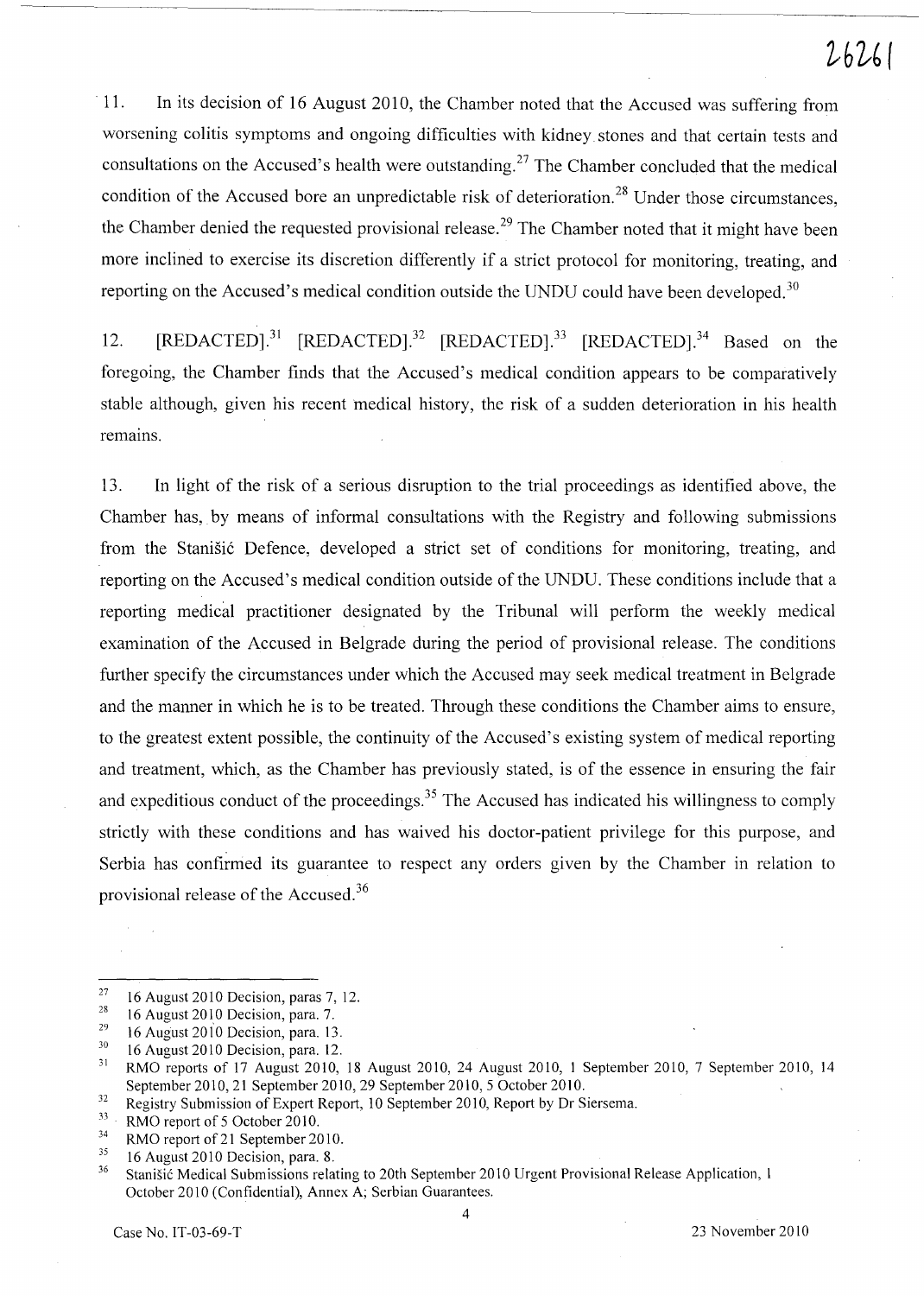14. The Chamber considers that these conditions, in the context of the apparently comparatively stable state of the Accused's health, significantly reduce the risk of a serious disruption to the trial proceedings resulting from any deterioration in the Accused's medical condition outside of the UNDU. Under these circumstances, given [REDACTED], and considering that the Accused has not been able to visit him for approximately one and a half years, the Chamber will exceptionally allow the Accused the opportunity to visit his father. The Chamber stresses that its decision to grant provisional release under the present circumstances is of an exceptional character, as no concrete [REDACTED] findings have been presented which would indicate [REDACTED] as to definitively establish the urgency of the humanitarian grounds involved. In balancing the humanitarian grounds advanced in the Motion against the reduced risk of a serious disruption to the trial proceedings, the Chamber finds that provisional release should be granted.

#### **v. DISPOSITION**

15. For the foregoing reasons, pursuant to Rules 54 and 65 of the Rules, the Chamber **GRANTS**  the Motion and:

- 1. **ORDERS** as follows:
- (a) that as soon as practicable on or after Friday 15 October 2010, the Accused be transported to Schiphol airport in the Netherlands by the Dutch authorities;
- (b) that, at Schiphol airport, the Accused be provisionally released into the custody of officials of the Government of Serbia to be designated prior to his release in accordance with operative paragraph  $(7)(a)$  hereof, who shall accompany the Accused for the remainder of his travel to Serbia and to his place of residence;
- (c) that, on his return, the Accused be accompanied by the same designated officials of the Government of Serbia, who shall deliver the Accused to the custody of the Dutch authorities at Schiphol on or before Thursday 21 October 2010, and that the Dutch authorities then transport the Accused back to the UNDU in The Hague; and
- (d) that, during the period of provisional release, the Accused abide by the following conditions, and that the authorities of the Government of Serbia, including the local police, ensure compliance with such conditions:
	- (i) to remain within the confines of the municipality of Belgrade, and to travel outside of those confines only to meet with his father in [REDACTED];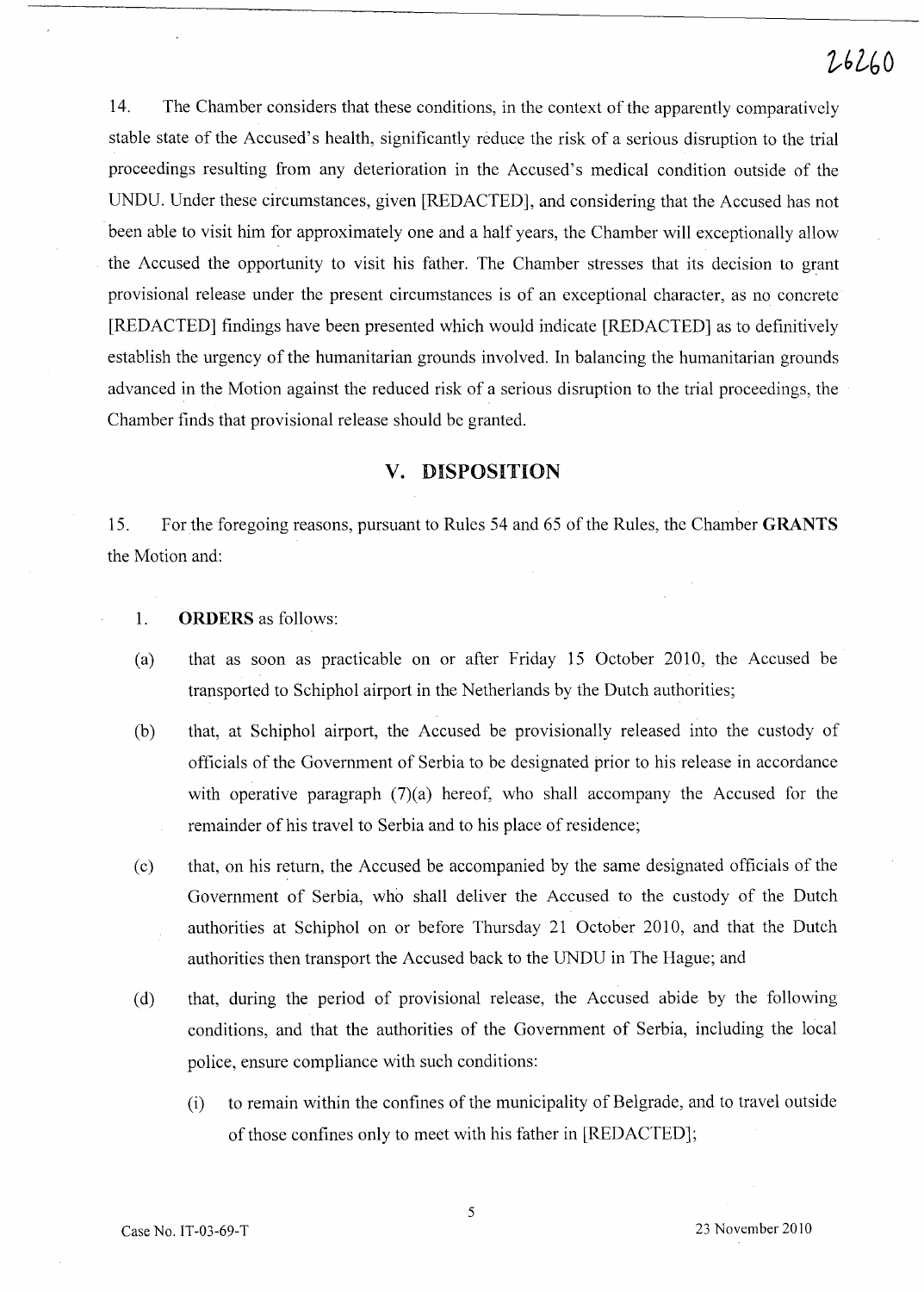- (ii) to surrender his passport and any other valid travel documents to the Ministry of Justice;
- (iii) to provide the addresses at which he will be staying in Belgrade and to which he will be traveling in [REDACTED] to the Serbian Ministry of Justice ("Ministry of Justice") and the Registrar of the Tribunal before leaving the UNDU in The Hague;
- (iv) to report each day before  $1$  p.m. to the police in Belgrade or in [REDACTED] municipality at a local police station to be designated by the Ministry of Justice in accordance with operative paragraph 7(b) hereof, unless admitted to a medical institution;
- (v) to consent to having the Ministry of Justice check with the local police about his presence and to the making of occasional, unannounced visits upon the Accused by the Ministry of Justice or by a person designated by the Registrar of the Tribunal;
- (vi) not to have any contact whatsoever or in any way interfere with any victim or potential witness or to otherwise interfere in any way with the proceedings or the administration of justice;
- (vii) not to discuss his case with anyone, including the media, other than his counsel;
- (viii) not to seek direct access to documents or archives or to destroy any evidence;
- (ix) to comply strictly with any requirements of the authorities of the Government of Serbia necessary to enable them to comply with their obligations under this Order and their guarantees:
- (x) to return to the Tribunal on or before Thursday 21 October 2010;
- (xi) to comply strictly with any further Order of the Chamber varying the terms of or terminating provisional release; and
- (xii) to comply with the reporting and treatment regime set out in operative paragraphs (2)-(5) hereof;

#### 2. **INSTRUCTS** the RMO to:

- (a) conduct a medical examination of the Accused on Wednesday 13 October 2010 with a view to his provisional release;
- (b) report to the Chamber no later than 12 p.m. on Thursday **14** October 2010 on the medical condition of the Accused, identifying in particular any symptoms which might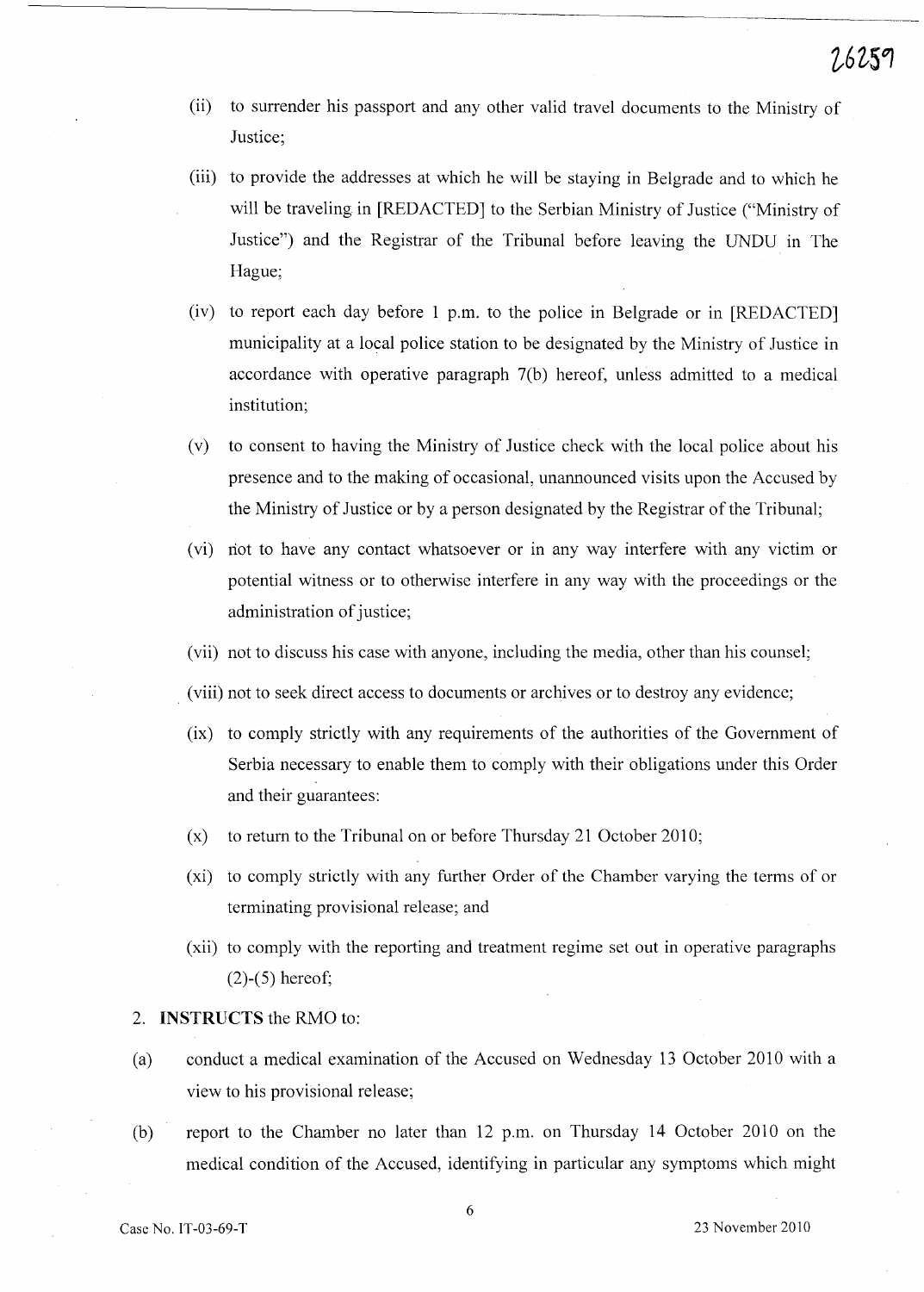suggest a deterioration or potential deterioration in the Accused's condition and/or his ability to travel; and

- (c) brief in detail the reporting medical practitioner designated by the Tribunal in accordance with operative paragraph 3 hereof, on the Accused's medical condition;
- 3. **INSTRUCTS** a reporting medical practitioner designated by the Tribunal for this purpose to:
- (a) attend, if possible, the medical examination of the Accused on Wednesday l3 October 2010 and receive the briefing referred to respectively in operative paragraphs 2(a) and (c) hereof;
- (b) travel to Belgrade and, on Monday 18 or Tuesday 19 October 2010, conduct the weekly medical examination of the Accused; and
- (c) as soon as practicable after conducting this examination but no later than 12 p.m. on day following this examination, report to the Chamber on the medical condition of the Accused, identifying in particular any symptoms which might suggest a deterioration or potential deterioration in the Accused's condition and/or his ability to travel;
- 4. **INSTRUCTS** the Medical Service of the UNDU to be available, to the extent possible, for consultation regarding the treatment the Accused should receive, if contacted by an institution treating the Accused during the period of provisional release, as in operative paragraph  $6(e)$  hereof;
- 5. **ORDERS** that the Accused, during the period of provisional release:
- (a) arrange with the Registry to return as soon as practicable to The Hague in case of any significant deterioration in his health, whether experienced personally or the symptoms of which are identified by the reporting medical practitioner designated by the Tribunal or other medical practitioners;
- (b) not seek treatment from or consult with any medical practitioner other than the Medical Service of the UNDU and his current treating specialists, unless in need of urgent medical attention or when acting on and in accordance with the specific advice of the Medical Service of the UNDU and/or his current treating specialists; and
- (c) if required to seek urgent medical attention, or if specifically advised by the Medical Service of the UNDU and/or his current treating specialists to seek medical attention, notify the Registrar, directly or via counsel, as soon as possible of the name and address of any medical practitioner consulted and, if applicable, of the name and address of any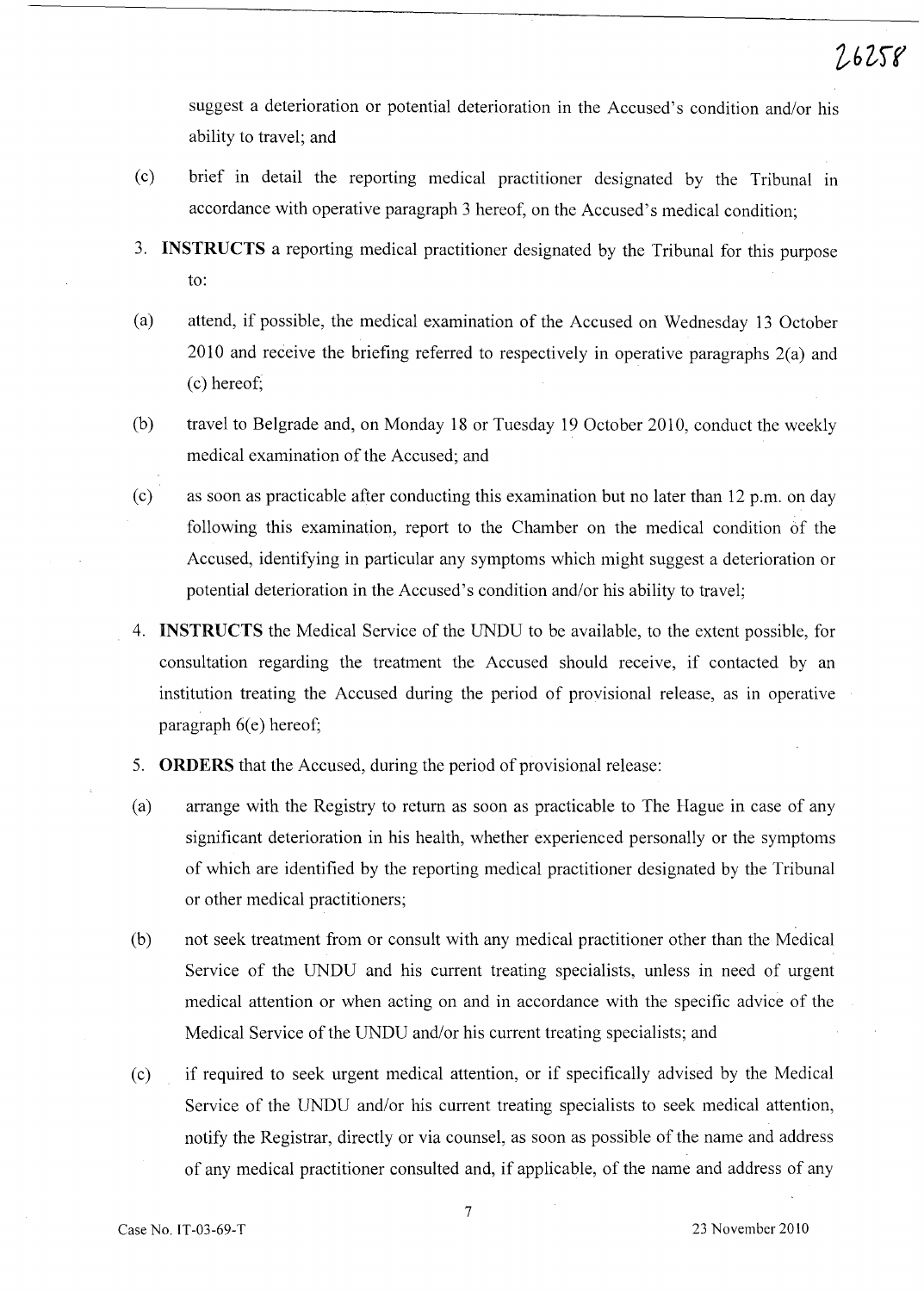institution where he has been or will be treated or to which he has been or will be admitted;

- 6. **REQUIRES** that the Government of Serbia ensure, to the fullest extent possible, that any institution treating the Accused or to which the Accused is admitted during the period of provisional release, including the Military Medical Hospital in Belgrade:
- (a) reports to the Registrar as soon as possible after the arrival, assessment or admission of the Accused at the institution;
- (b) reports to the Registrar as soon as possible on any treatment the Accused is to receive or has received;
- (c) notifies the Registrar of the identity of all medical practitioners involved in the treatment of the Accused at and/or by the institution;
- (d) allows the RMO, the reporting medical practitioner designated by the Tribunal under operative paragraph 3 hereof, the Medical Service of the UNDU, the Accused's current treating specialists, and any other medical experts appointed by the Chamber, to examine the Accused at any time;
- (e) to the extent possible, treats the Accused only in consultation with the Medical Service of the UNDU regarding the treatment the Accused should receive;
- (f) treats the Accused with a view to his returning as soon as practicable to The Hague, where he can receive further treatment; and
- (g) in the event that the Accused is admitted to the medical institution, allows the member of the police appointed under operative paragraph 7(c) hereof and any person(s) making an unannounced visit pursuant to operative paragraph  $1(d)(v)$  hereof to verify at any time that the Accused is present at the institution;
- 7. **REQUIRES** the Government of Serbia to assume responsibility as follows:
- (a) by designating officials of the Government of Serbia into whose custody the Accused shall be provisionally released and who shall accompany the Accused from Schiphol airport to Serbia and to his place of residence, and notifying, as soon as practicable, the Chamber and the Registrar of the names of the designated officials;
- (b) . by designating local police stations in Belgrade and [REDACTED] municipality which are in contact with each other and to which the Accused is to report each day during the period of provisional release, and notifying, as soon as practicable, the Chamber and the Registrar of the names and locations of these police stations;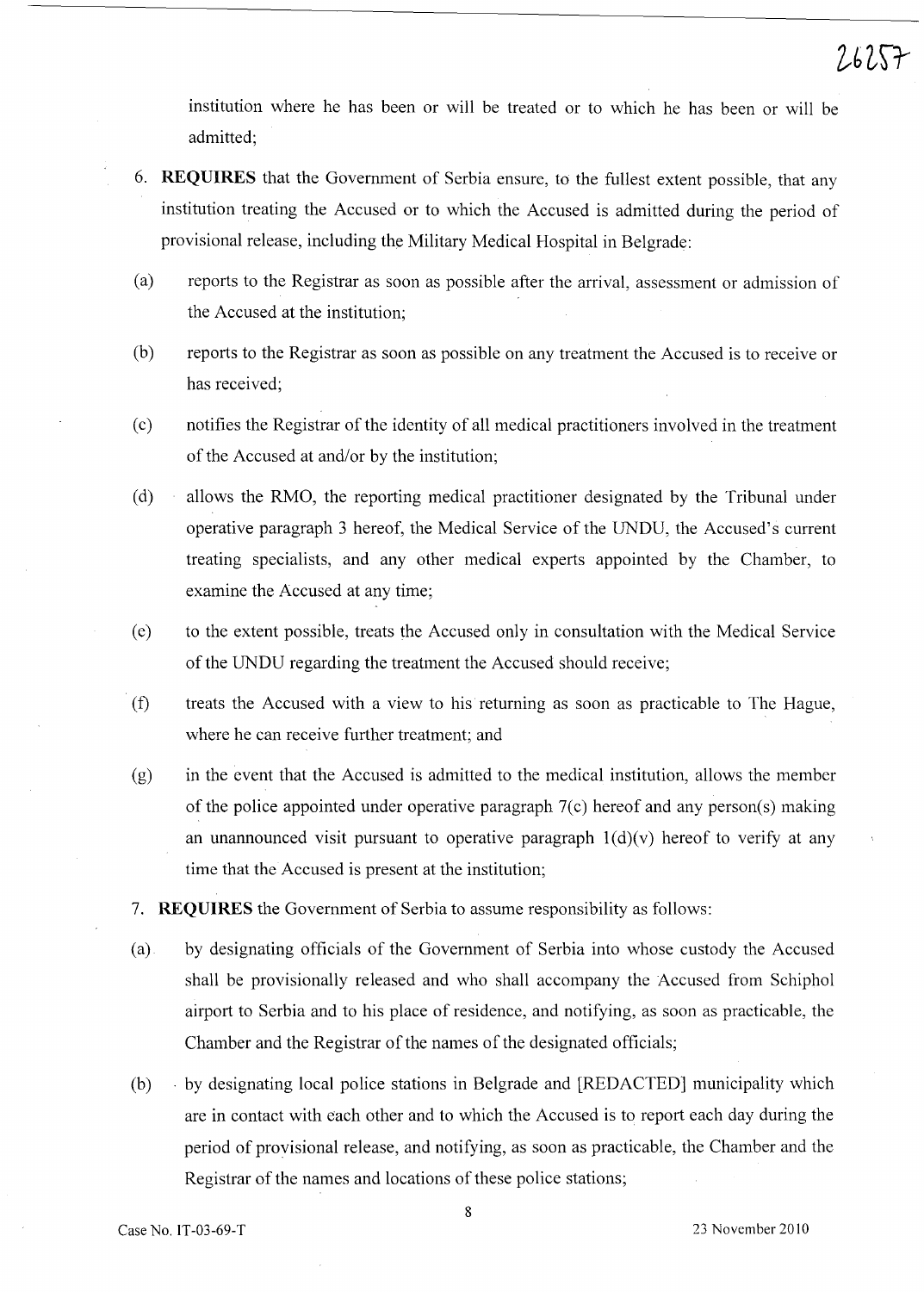- (c) in the event that the Accused is admitted to a medical institution, by appointing a member of the police to verify at least daily that the Accused is present at that institution, and by notifying, as soon as practicable, the Chamber and the Registrar of the name of this member of the police;
- (d) for the personal security and safety of the Accused while on provisional release;
- (e) for all expenses concerning transport of the Accused from Schiphol airport to Belgrade and back;
- (f) for all expenses concerning accommodation, medical treatment and security of the Accused while on provisional release;
- (g) by not issuing any new passports or other documents which would enable the Accused to travel;
- (h) by submitting a written report to the Chamber as to the compliance of the Accused with the terms of this Order;
- (i) by arresting and detaining the Accused immediately if he should breach any of the conditions of this Order; and
- U) by reporting immediately to the Chamber any breach of the conditions set out above;
- 8. **INSTRUCTS** the Registrar of the Tribunal to:
- (a) consult with the Ministry of Justice of the Netherlands as to the practical arrangements for the release of the Accused;
- (b) continue to detain the Accused at the UNDU in The Hague until such time as the Chamber and the Registrar have been notified of the name of the designated officials of the Government of Serbia into whose custody the Accused is to be provisionally released;
- (c) facilitate the examination of the Accused by the RMO and the reporting medical practitioner designated by the Tribunal as outlined in operative paragraphs 2(a) and 3(b) hereof;
- (d) provide to the Accused and to the Government of Serbia the contact details necessary for the communications set out in operative paragraphs  $5(c)$ ,  $6(a)-(c)$  and  $6(e)$  hereof; and
- (e) provide to the Chamber, without delay, the reports and notifications set out in operative paragraphs  $5(c)$  and  $6(a)-(c)$  hereof; and
- 9. **REQUESTS** the authorities of all States through which the Accused will travel to: